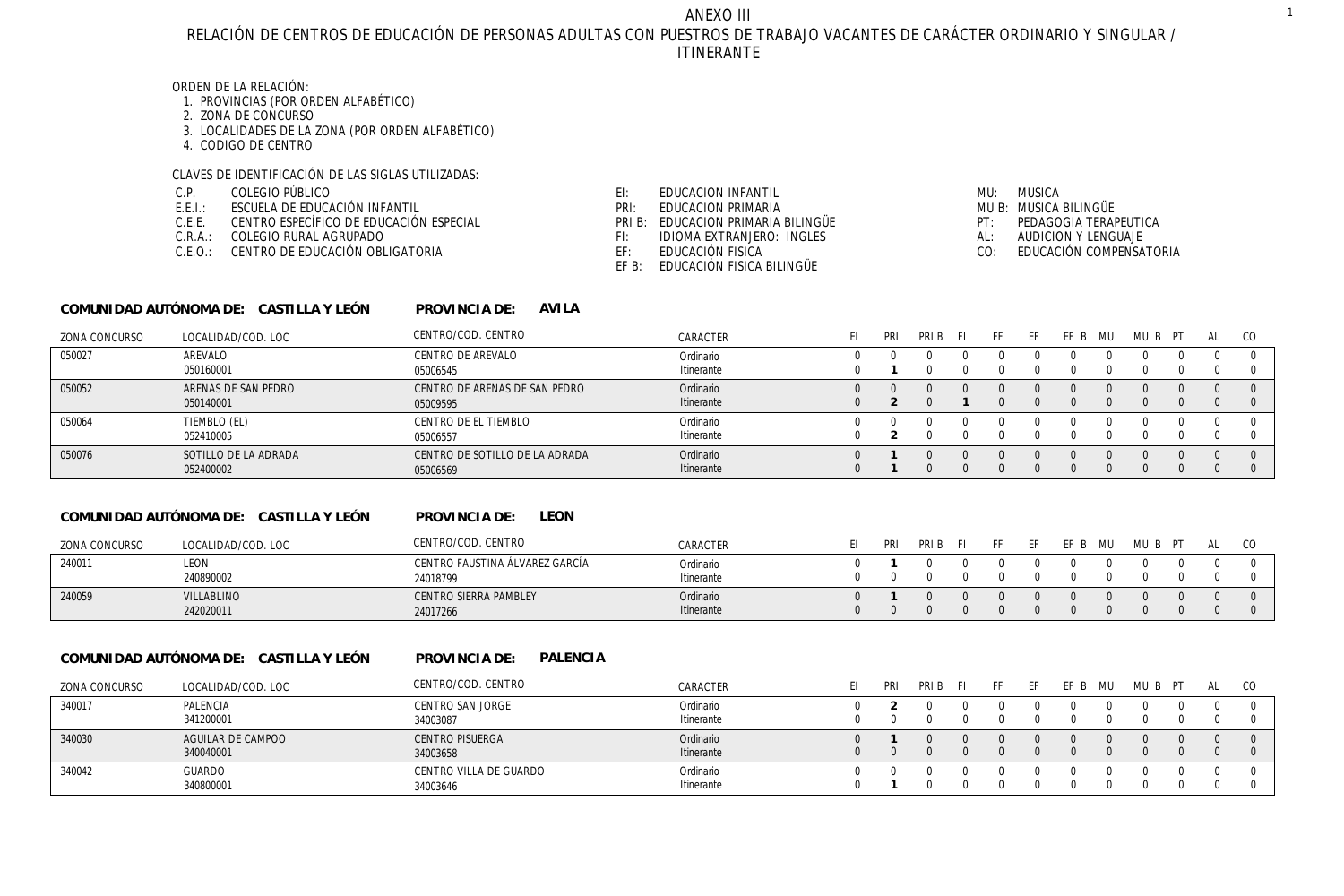#### **SALAMANCA COMUNIDAD AUTÓNOMA DE: CASTILLA Y LEÓN PROVINCIA DE:**

| ZONA CONCURSO | LOCALIDAD/COD. LOC          | CENTRO/COD. CENTRO                              | $\cap$ ARACTER         | PRI | PRIB FI | FF. | <b>FF</b> | EFB MU MUBPT |                              |  | AL CO |  |
|---------------|-----------------------------|-------------------------------------------------|------------------------|-----|---------|-----|-----------|--------------|------------------------------|--|-------|--|
| 370058        | CIUDAD-RODRIGC<br>371070003 | CENTRO J. TOMAS DE MAZARRASA<br><u>ን7008576</u> | Ordinario<br>tinerante |     |         |     |           |              | $\mathbf{u}$<br>$\mathbf{u}$ |  |       |  |

#### **SEGOVIA COMUNIDAD AUTÓNOMA DE: CASTILLA Y LEÓN PROVINCIA DE:**

| ZONA CONCURSO | LOCALIDAD/COD. LOC              | CENTRO/COD. CENTRO                   | CARACTER                | PRI | PRI B | . E. | FF. | НF. | FF B | MU | MUB PT | AL | CO |
|---------------|---------------------------------|--------------------------------------|-------------------------|-----|-------|------|-----|-----|------|----|--------|----|----|
| 400014        | SEGOVIA<br>401940006            | CENTRO ANTONIO MACHADO<br>40004415   | Ordinario<br>Itinerante |     |       |      |     |     |      |    |        |    |    |
| 400026        | <b>BOCEGUILLAS</b><br>400320002 | CENTRO MIGUEL DELIBES<br>40005122    | Ordinario<br>Itinerante |     |       |      |     |     |      |    |        |    |    |
| 400026        | CANTALEJO<br>400400002          | <b>CENTRO EL DURATON</b><br>40004798 | Ordinario<br>Itinerante |     |       |      |     |     |      |    |        |    |    |
| 400038        | ESPINAR (EL)<br>400760002       | CENTRO EL ESPINAR<br>40005110        | Ordinario<br>Itinerante |     |       |      |     |     |      |    |        |    |    |
| 400040        | <b>CUFLLAR</b><br>400630003     | CENTRO ANTONIO HERRERA<br>40004804   | Ordinario<br>Itinerante |     |       |      |     |     |      |    |        |    |    |

#### **SORIA COMUNIDAD AUTÓNOMA DE: CASTILLA Y LEÓN PROVINCIA DE:**

| ZONA CONCURSO | LOCALIDAD/COD, LOC | CENTRO/COD. CENTRO    | CARACTER   |             | <b>PRI</b> | PRI B | FF. |  | ML. | MI I | AL |  |
|---------------|--------------------|-----------------------|------------|-------------|------------|-------|-----|--|-----|------|----|--|
| 420025        | <b>OLVEGA</b>      | CENTRO G.A.BÉCQUER    | Ordinario  |             |            |       |     |  |     |      |    |  |
|               | 421340002          | 42003931              | Itinerante |             |            |       |     |  |     |      |    |  |
| 420049        | <b>VINUESA</b>     | <b>CENTRO PINARES</b> | Ordinario  | $^{\prime}$ |            |       |     |  |     |      |    |  |
|               | 422150003          | 42007110              | Itinerante |             |            |       |     |  |     |      |    |  |
| 420062        | ALMAZAN            | CENTRO DE ALMAZAN     | Ordinario  |             |            |       |     |  |     |      |    |  |
|               | 420200002          | 42004030              | Itinerante |             |            |       |     |  |     |      |    |  |

# **COMUNIDAD AUTÓNOMA DE: CASTILLA Y LEÓN**

**VALLADOLID PROVINCIA DE:** 

| ZONA CONCURSO | LOCALIDAD/COD. LOC | CENTRO/COD. CENTRO              | CARACTER   | PRI | pri B |  | FF B | MU | MU B | ÞТ | AL       | - CO |
|---------------|--------------------|---------------------------------|------------|-----|-------|--|------|----|------|----|----------|------|
| 470016        | VALLADOLID         | CENTRO LA VICTORIA              | Ordinario  |     |       |  |      |    |      |    |          |      |
|               | 471860005          | 47007392                        | Itinerante |     |       |  |      |    |      |    |          |      |
| 470041        | <b>TORDESILLAS</b> | CENTRO VILLA DEL DUERO          | Ordinario  |     |       |  |      |    |      |    | $\Omega$ |      |
|               | 471650005          | 47007446                        | Itinerante |     |       |  |      |    |      |    | $\Omega$ |      |
| 470053        | MEDINA DEL CAMPO   | CENTRO BERNAL DIAZ DEL CASTILLO | Ordinario  |     |       |  |      |    |      |    |          |      |
|               | 470850002          | 47007409                        | Itinerante |     |       |  |      |    |      |    |          |      |
| 470077        | PFÑAFIFL           | CENTRO DE PEÑAFIEL              | Ordinario  |     |       |  |      |    |      |    |          |      |
|               | 471140004          | 47007434                        | Itinerante |     |       |  |      |    |      |    |          |      |